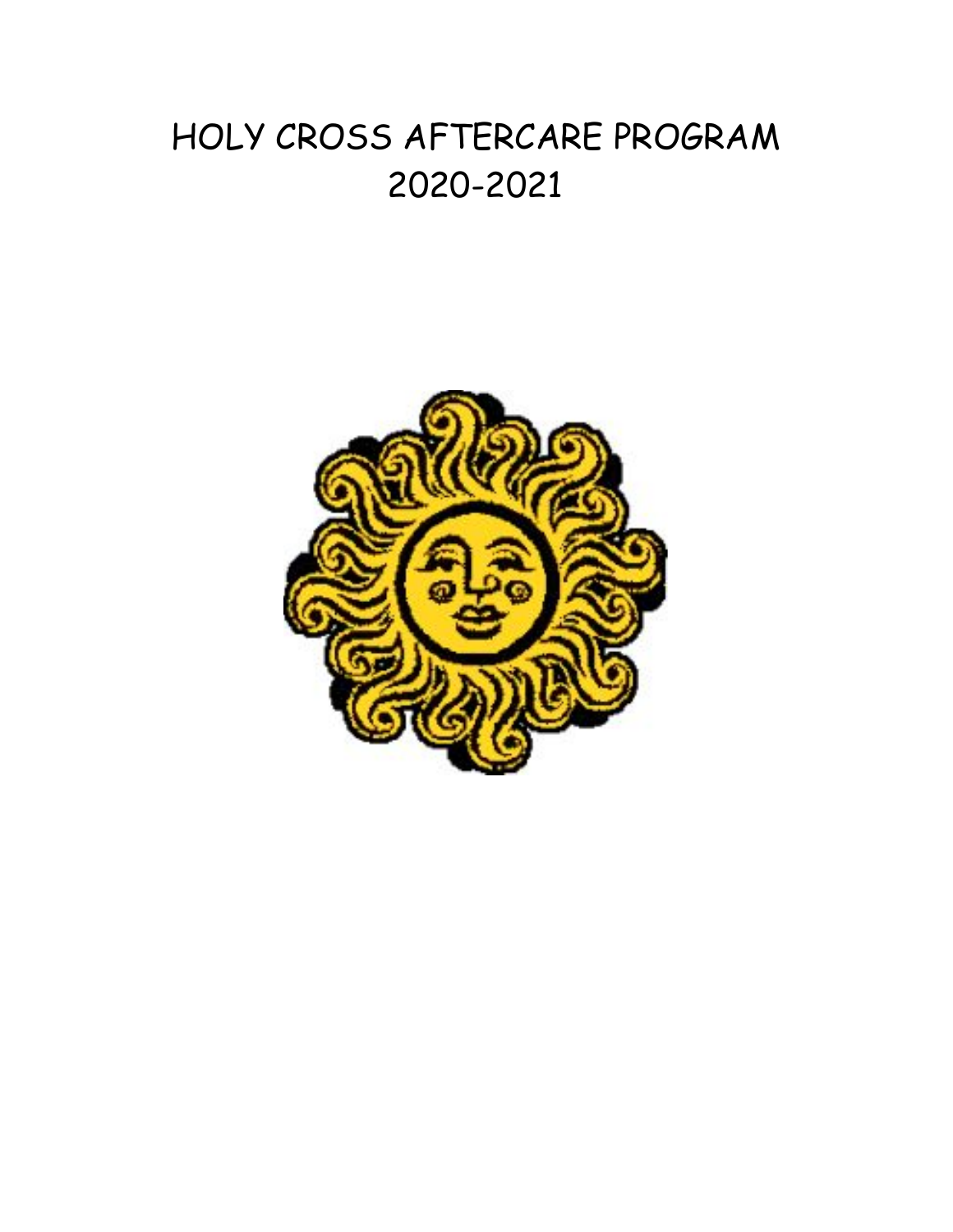# 144 East Mount Airy Ave, Philadelphia, PA 19119-215-242-0414 **WELCOME TO HOLY CROSS CATHOLIC AFTERCARE PROGRAM**

### *DEAR PARENTS,*

*We are happy to have you here. For those of you who are just starting out, as well as for you who have been with us for awhile, we hope that this handbook will answer some questions that you have or might have in the future.*

### *DESCRIPTION*

*The Aftercare program is for regularly enrolled children, K through eighth grade. It is staffed by school personnel. It serves only the children enrolled at Holy Cross Catholic School and operates only on days when school is in session. (This does not include early dismissal days). The program is designed to provide a safe, nurturing environment for children who receive services after the regularly-scheduled school day. In Aftercare children can feel free to learn, grow and express themselves. We believe that children learn by experience, and we encourage compassion in their interactions with others.*

## *STAFF*

*The program is staffed by an experienced director and a number of devoted and committed teachers/teacher's aides. Staff members work together to help each child grow in maturity and self-respect, as well as to maintain an atmosphere in which respect and understanding for others is realized.*

#### *TIME OF OPERATION*

*The Aftercare Program operates on school days from 3:00 pm to 6:00 pm. The program includes time to change clothes, a substantial snack, indoor and outdoor play and activities, time for homework and quiet time.*

### *LATE OPENING AND EMERGENCY CLOSING*

*When there is NO SCHOOL there is NO AFTERCARE. In the event of an emergency closing for inclement weather or some other reason the Aftercare Program operates ONLY ONE HOUR PAST THE EMERGENCY CLOSING TIME ( e.g./ if archdiocesan schools are closing two hours early, i.e. at 1:00pm, then aftercare closes at 2:00 pm instead of 6:00PM.) A late fee is charged for any student picked up after the one hour limit. When inclement weather threatens, Holy Cross Catholic School follows the directive of the Archdiocese of Philadelphia. In such situations parents are advised to listen to KYW 1060AM for announcements regarding the Philadelphia Archdiocesan Schools.*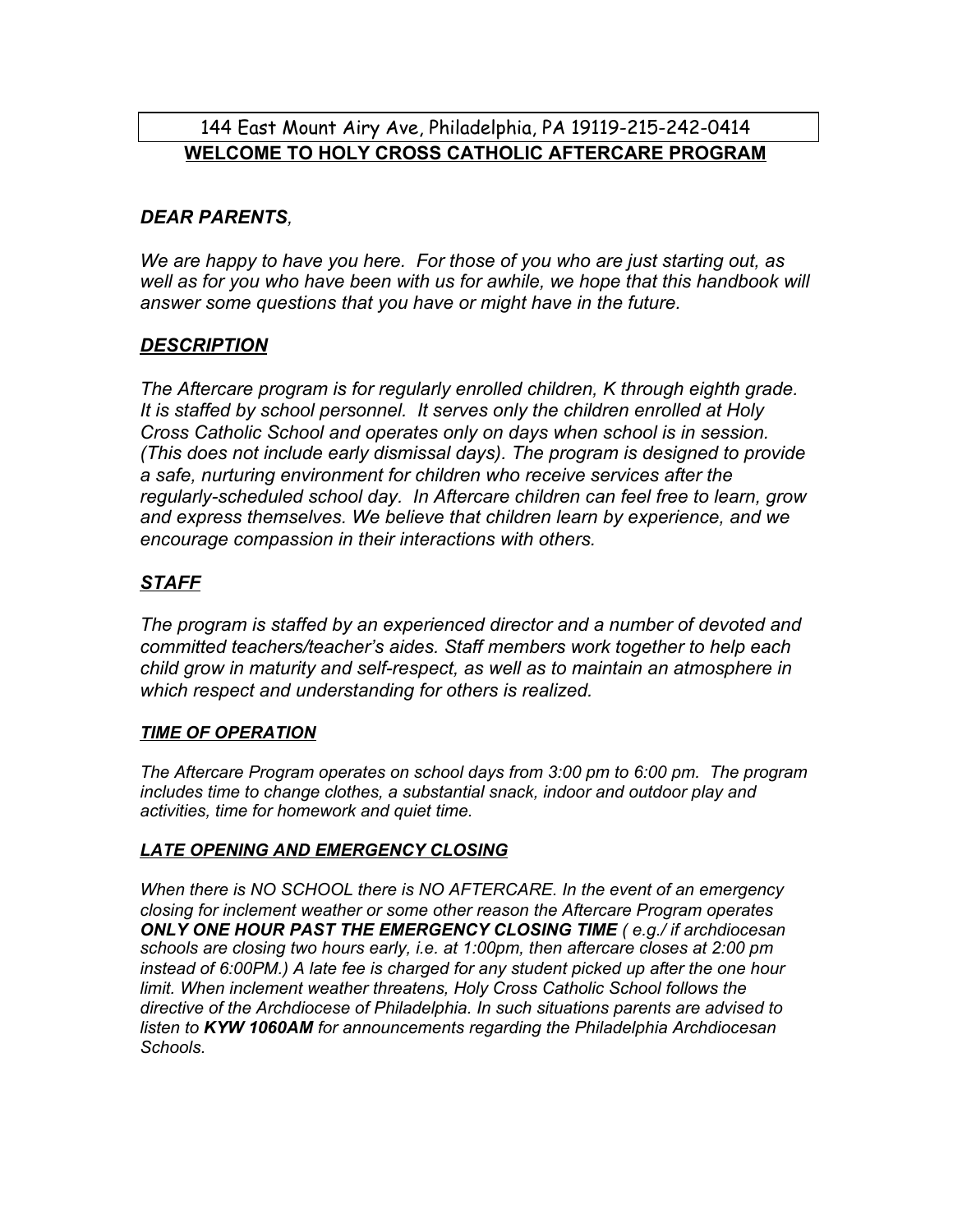#### *REGISTRATION*

*In order to provide adequate supervision for the safety and security of the child/ren, the Aftercare Program is available only to those child/ren who register for the program and attend and pay on a monthly basis. A complete registration form and \$40.00 non-refundable registration fee (per family) must be returned to school to enroll your child(ren) in the Aftercare program.*

#### *FEES*

*THE MONTHLY FEE IS THE SOLE SUPPORT OF THE AFTERCARE PROGRAM. IT IS NOT SUBSIDIZED BY THE SCHOOL OR PARISH. For this reason, the following policies are in place.*

- *Payment is due monthly. NO CASH PAYMENT.*
- *Monthly payment is due even if your child is absent. The absence may be due to parent decision or scheduled holiday.*
- *A fee of \$40.00 is charged for late payments.*
- *A fee of 50.00 is charged for returned checks. Additionally, if a check is returned for insufficient funds. All subsequent payments MUST be made in the form of a money order.*
- *A fee of \$5.00 per minute is charged for late pick-up of a child. This fee is due at the time of pick-up.*
- *If a parent/guardian does not make the appropriate payments as indicated above and has not made alternate arrangements with the Director, his/her child may not be allowed to continue in the program.*

#### *PLEASE DO NOT INCLUDE AFTERCARE PAYMENT WITH ANY OTHER SCHOOL RELATED PAYMENT.*

#### *\*\*\*\*\*\*\*CUSTODY PAPERS OR COURT ORDER DOCUMENTS ARE DUE WITH THE REGISTRATION FORM \*\*\*\*\*\*\*\*\**

#### *CHANGE IN ADDRESS, PHONE NUMBER OR EMERGENCY NUMBERS*

*Parents are expected to inform the director or designated staff member when there are changes in addresses or phone numbers/emergency numbers. If there is any change in the names of those authorized to pick up the child, this information should be made known to the Director.*

#### *SAFETY/EMERGENCIES & ILLNESS/ACCIDENT*

*Parents or guardians may not take the children from the school-yard or other areas without notifying the staff and signing out the children. Staff will not permit children to leave in taxis presumably sent by parents without notifications. Parents or guardians should not send persons whose signatures are not on the registration form to ask for the release of children. For the child's safety, the release will*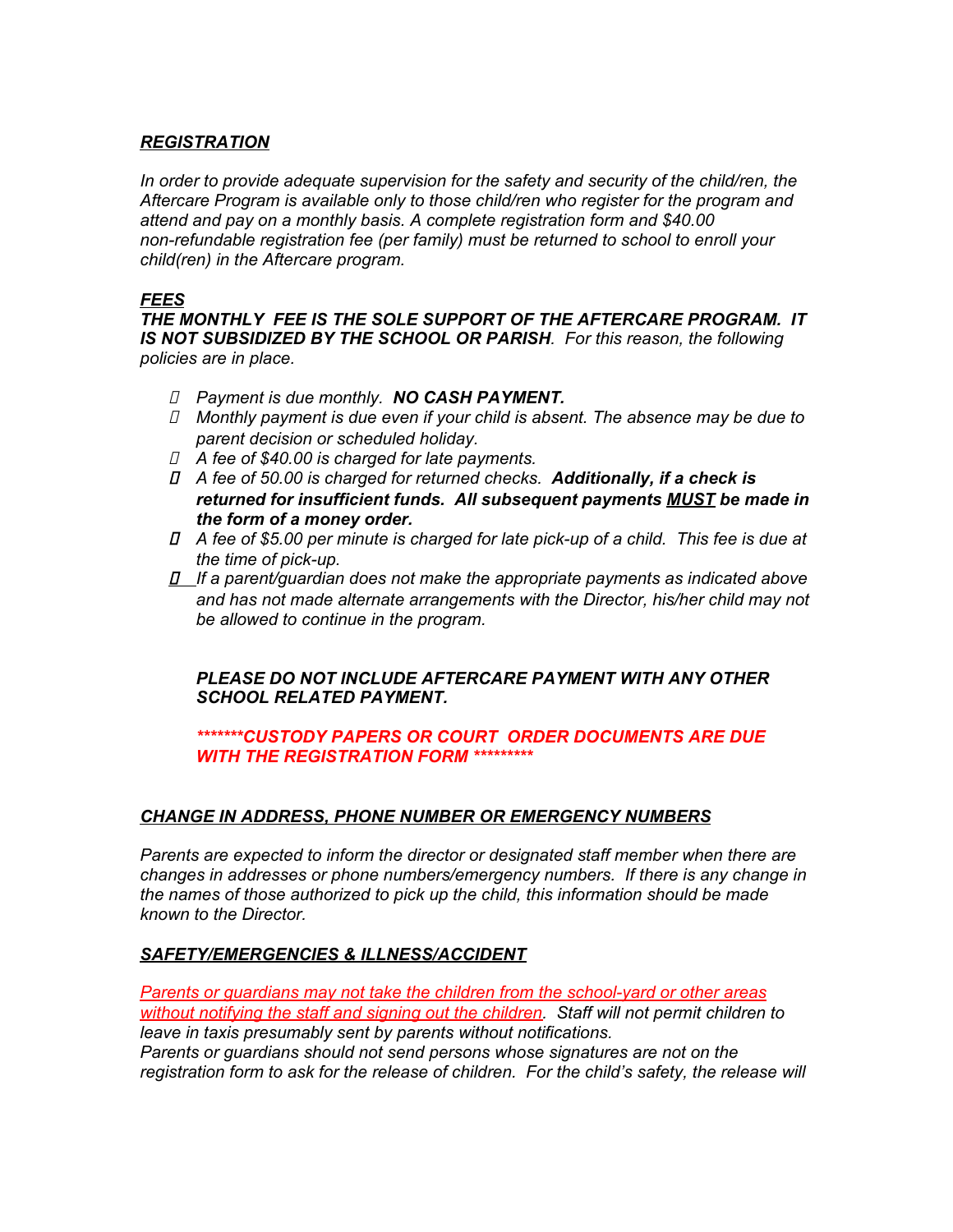*not be granted. With the children's safety and well being in mind, it is most important that the parent fill out the registration form, and the adhere the instructions given.*

*In case which appear to be of a minor nature. First Aid will be administered on the premises. (Medication will not be administered). In cases which appear serious, the program Director will make an effort to carry out instructions as given on the Registration form. Parents who do not wish for their child/ren to be treated any way should indicate such on the registration form, and should give directions to be followed in the space noted as "Special Instructions".*

*Allergies are common among young children, so please alert the Director to your child's allergies and symptoms so that we can take appropriate precautions. If your child is allergic to any juice or food, please indicate such on the registration form.*

#### *SAFETY*

*Scheduled safety drills are included to the Aftercare Program. Children will practice exiting by the nearest designated exits.*

#### *EXPECTIONS FOR CHILDREN'S BEHAVIOR*

*As members of a caring community, the children will be expected to respect the staff, each other, and the materials and environment provided. They must never leave the building or grounds without explicit permission of the staff. Such permission will be only granted by order of the parent or guardian.*

*In order to maintain a professional atmosphere, we ask that all staff members be formally addressed, e.g. "Mrs. White, Mr. Jones or Miss Smith or Sister Rose. Informal use of staff member's first names by students is inappropriate in the school setting.*

*Any child who does not conform to the set rules and regulations of the Aftercare program liable for dismissal.*

#### *HEALTH AND SAFETY*

*The Aftercare program follows the policy of Holy Cross Parish School with regard to communicable diseases. Parents will be notified if a child becomes ill during the hours of the program. All minor injuries will be recorded in the Accident Log. Parents will be notified at the time of pick-up. When serious injuries occur, procedures will be followed as they appear on the Medical Emergency form. Parents are expected to sign this form at the time of registration.*

*Copies of all necessary medical information, medicine, etc. are made available to the Director of the Aftercare program. As is the policy at Holy Cross School, only prescription medication will be dispensed. If a child is taking medication during the school day, the same written permission slip will suffice. Reminder: The written note must include the amount of dosage and the date. Medication must be in its original container marked with the child's name.*

*In most Aftercare programs, nutritious snacks are provided. Parents should send in written notification of any food allergies.*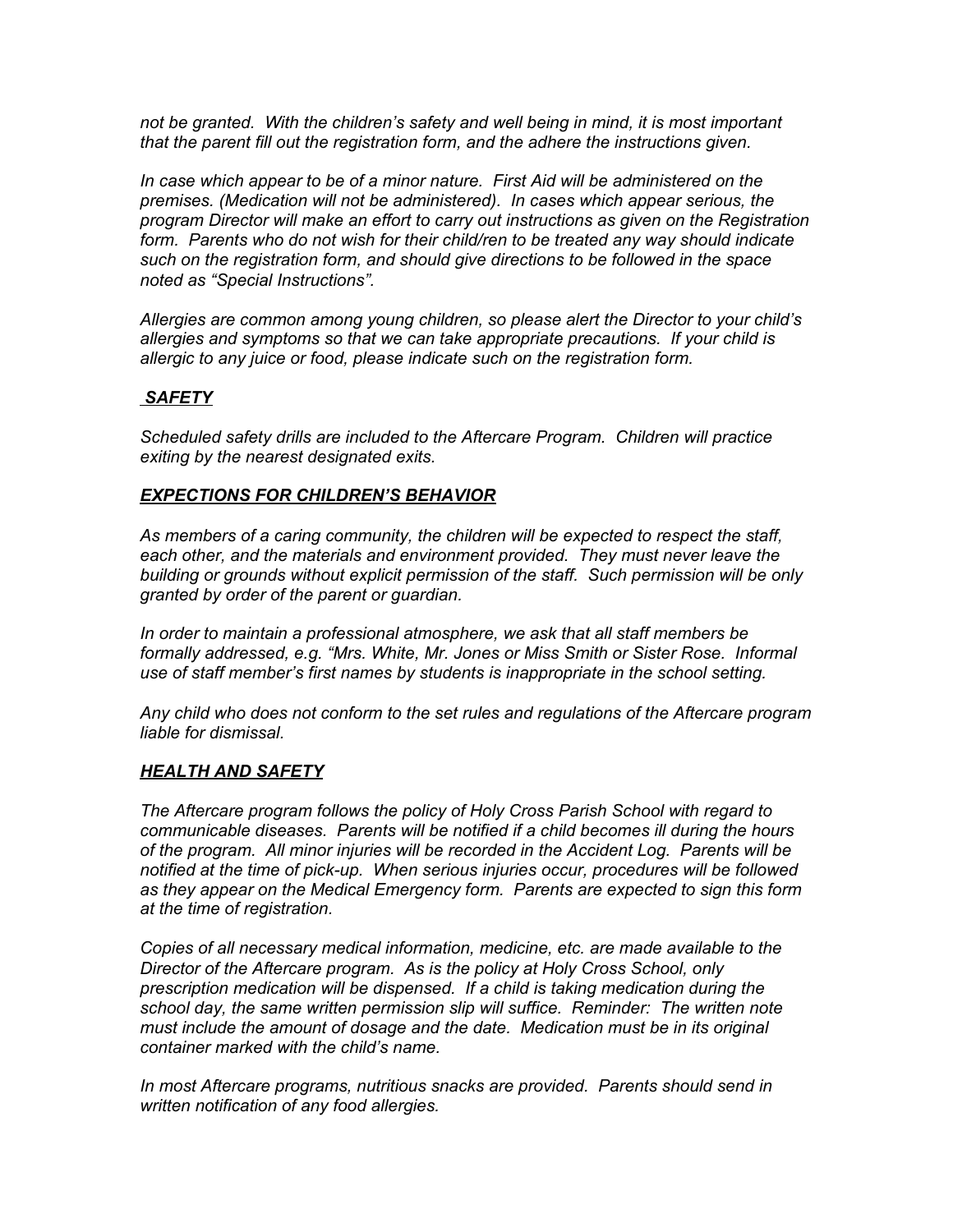#### *SUPERVISION*

*Only adults (Aftercare staff and Aides) supervise children. If older students assist with this program, they do so only in assistance to and under and direct supervision of an adult.*

*A child will be released only to a parent or individual who has been authorized in writing by a parent to pick up the child. Exceptions will not be made unless the parent sends in written permission with the child when he/she comes to school in the morning. Phone calls during the day requesting that a child be directed to go someplace after the Aftercare Program will not be honored unless it is documented that the caller is a parent. In any case, the child will not be released from the Aftercare Program without an authorized signature.*

#### *CLOTHING*

*Children have the opportunity to change out of their school clothes at the beginning of the Aftercare Program. If children do bring a change of clothes, each item should be labeled and appropriate for weather and outside activity. Sandals, open sneakers in the back and gumbos (plastic shoes) are not safe to be worn while running and playing on school grounds or field trips. Sneakers are highly recommended.*

#### *HOMEWORK*

*It is the child's responsibility to have his/her assignments and books. Children may NOT GO BACK to their homeroom to get these items. Parents are RESPONSIBLE for checking their child's homework before the child returns to school the following day.*

*Note – Kindergarten homework must be completed at home with the Parent or Guardian. Aftercare staff will provide work for Kindergarten during homework time.*

#### *CHILD CARE TAX*

*The IRS requires that taxpayers maintain records substantiating their expenses, and identifying the name, address and taxpayer identification number (TIN) of the care provider. If the provider is an individual, the TIN is his or her Social Security number. If the provider is an organization the TIN is the Employer Identification Number (EIN). A TIN is not required if the care provider is a tax-exempt organization, such as church or a school. The taxpayer should write "TAX-EXEMPT" in the space where the tax form calls for the number.*

*If you have any questions, please do not hesitate to call me Shavonne Rhodes at 215-242-0414 – option 4.*

*Thank you*

*Shavonne Rhodes, Aftercare Director*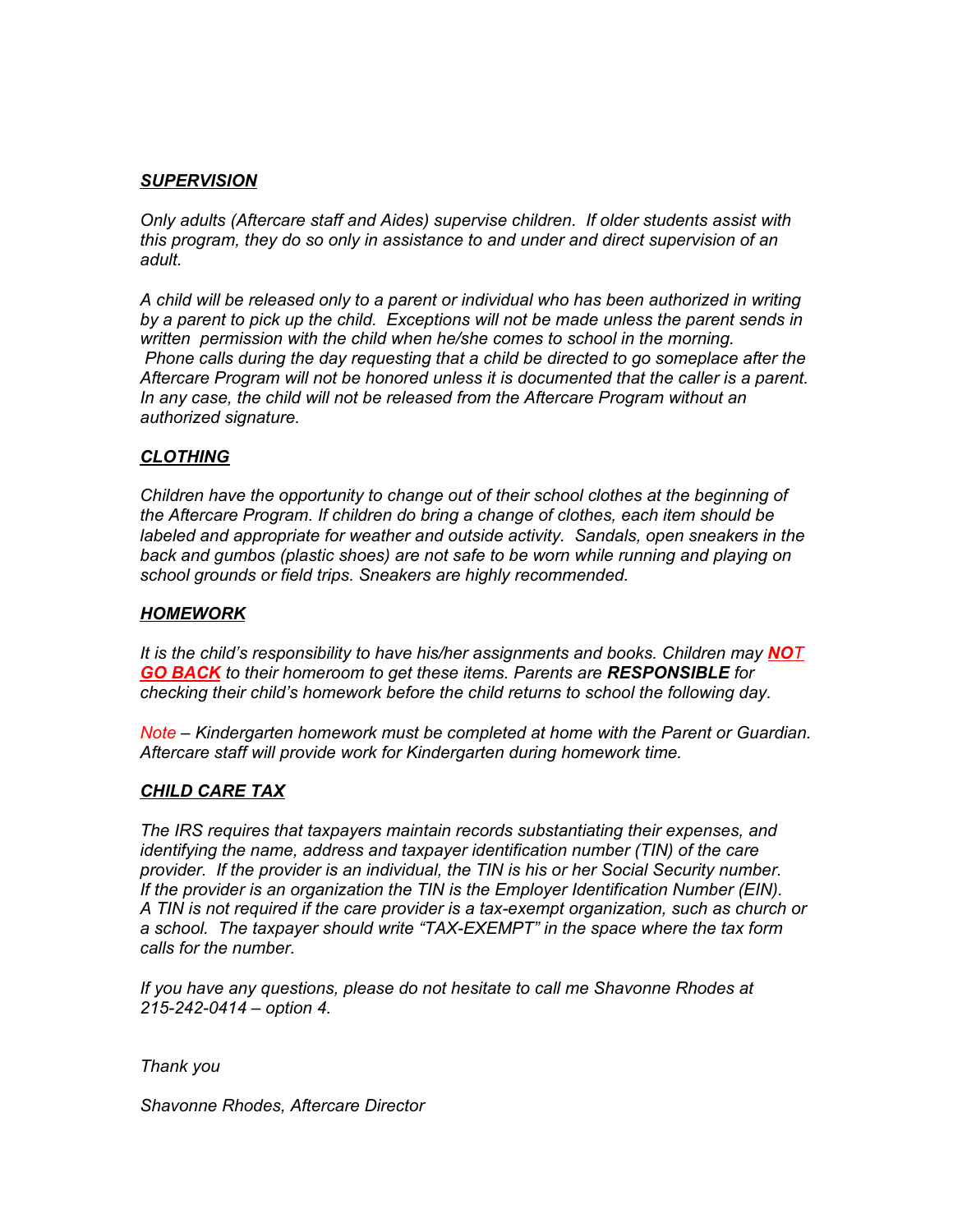*PLEASE READ CAREFULLY AND SIGN ALL DOCUMENTS PRINT PAGE 7 THROUGH 12 RETURN TO AFTERCARE*

*CUSTODY PAPERS OR COURT ORDER DOCUMENTS ARE DUE WITH THE REGISTRATION FORM*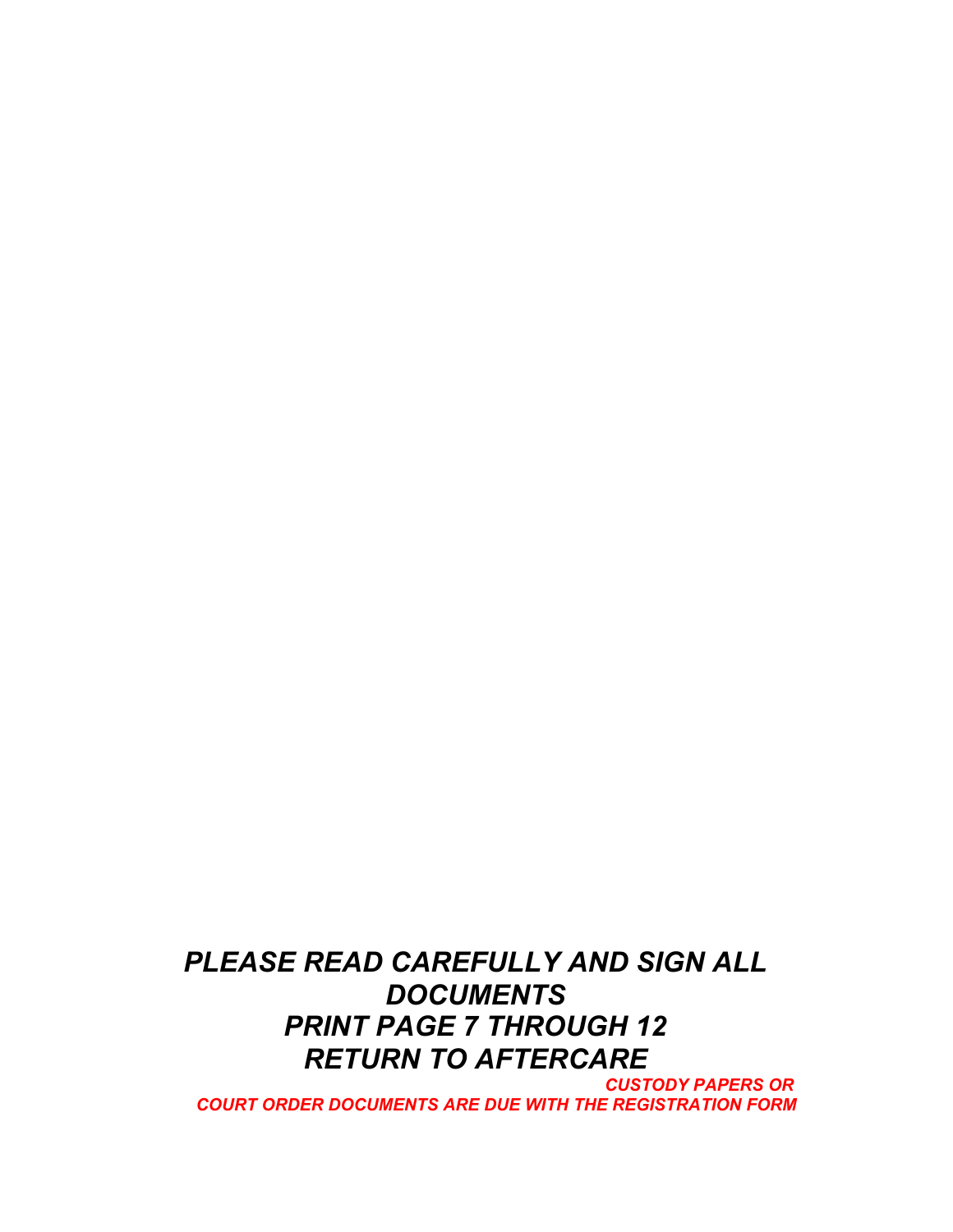# *HOLY CROSS AFTERCARE REGISTRATION FORM 2020-2021*

| Address:           | <b>Street Address</b>                           |                                               | apt/#           |
|--------------------|-------------------------------------------------|-----------------------------------------------|-----------------|
|                    | City                                            | <i><b>State</b></i>                           | <b>Zip Code</b> |
| Day Time Phone (   |                                                 | )_________________Cell Phone(  )_____________ |                 |
| Work Phone: (      |                                                 |                                               |                 |
| <b>Birth Date:</b> | <u> 1980 - Johann John Stone, mars et al. (</u> | Grade Completed: ___________                  |                 |
|                    |                                                 | Grade Completed: Carrier Completed:           |                 |
|                    |                                                 | Grade Completed:                              |                 |

# *Emergency Contact Information*

*Emergency Information: Please provide the names of two responsible persons who live and/or work in Philadelphia and may be called in case of an emergency. These persons*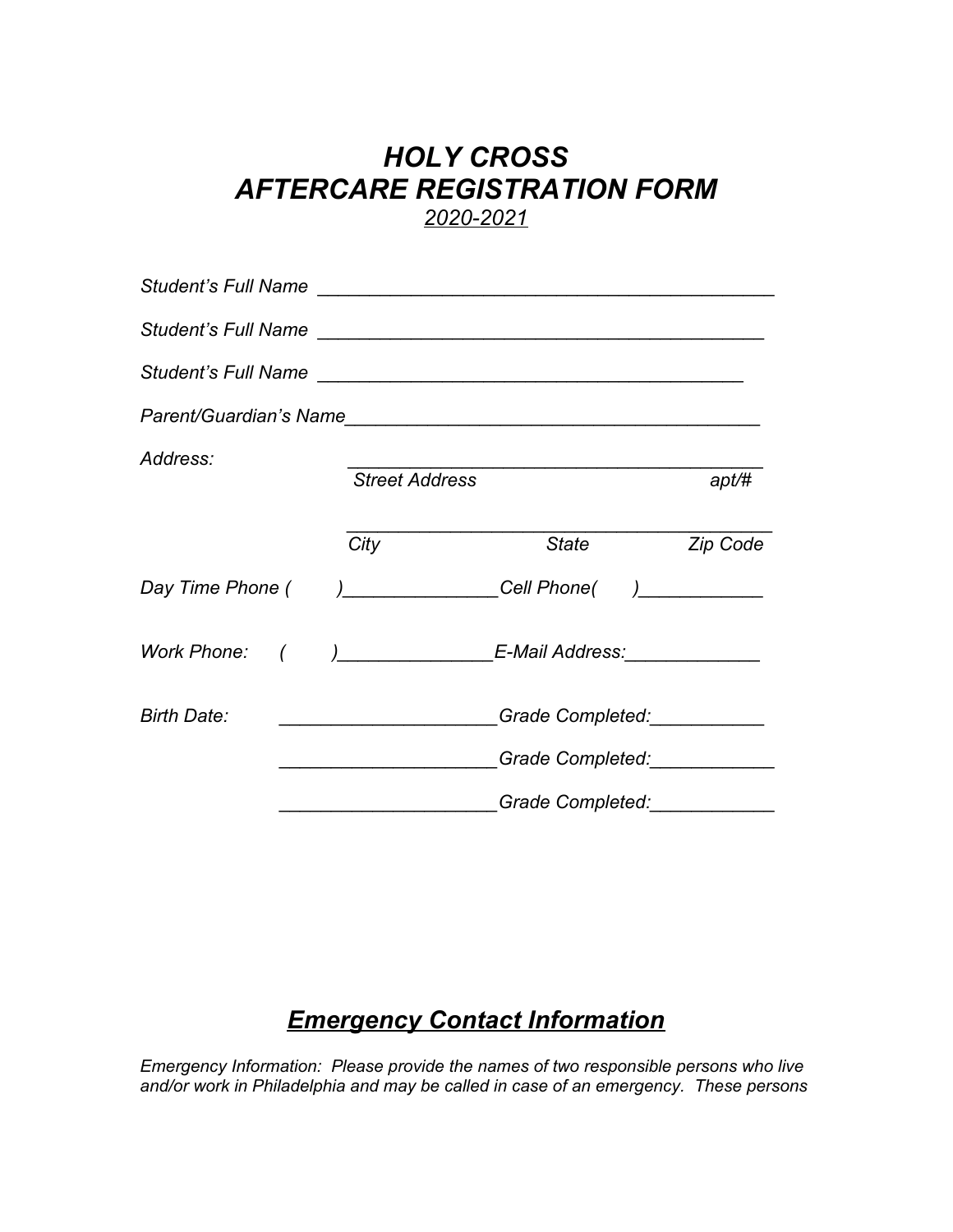*should be available to pick up your child in case of an emergency in the event that we are unable to reach you.*

| Full Name: |                                                     |
|------------|-----------------------------------------------------|
|            |                                                     |
| Phone:     | ) and the contract of the contract of $\mathcal{L}$ |
| Full Name: |                                                     |
|            |                                                     |
|            |                                                     |
| Phone:     | ) and the contract of the contract of $\mathcal{L}$ |

# **DAILY RELEASE: AUTHORIZED TO PICK UP YOUR CHILD:**

| Full Name: | Phone: |
|------------|--------|
| Full Name: | Phone: |
| Full Name: | Phone: |

\*Please attach a photocopy of each person authorized to pick up your child.\*

# **HOLY CROSS AFTERCARE MEDICAL FORM**

Student's Full Name: \_\_\_\_\_\_\_\_\_\_\_\_\_\_\_\_\_\_\_\_\_\_\_\_\_AGE\_\_\_\_\_D.O.B\_\_\_\_\_\_\_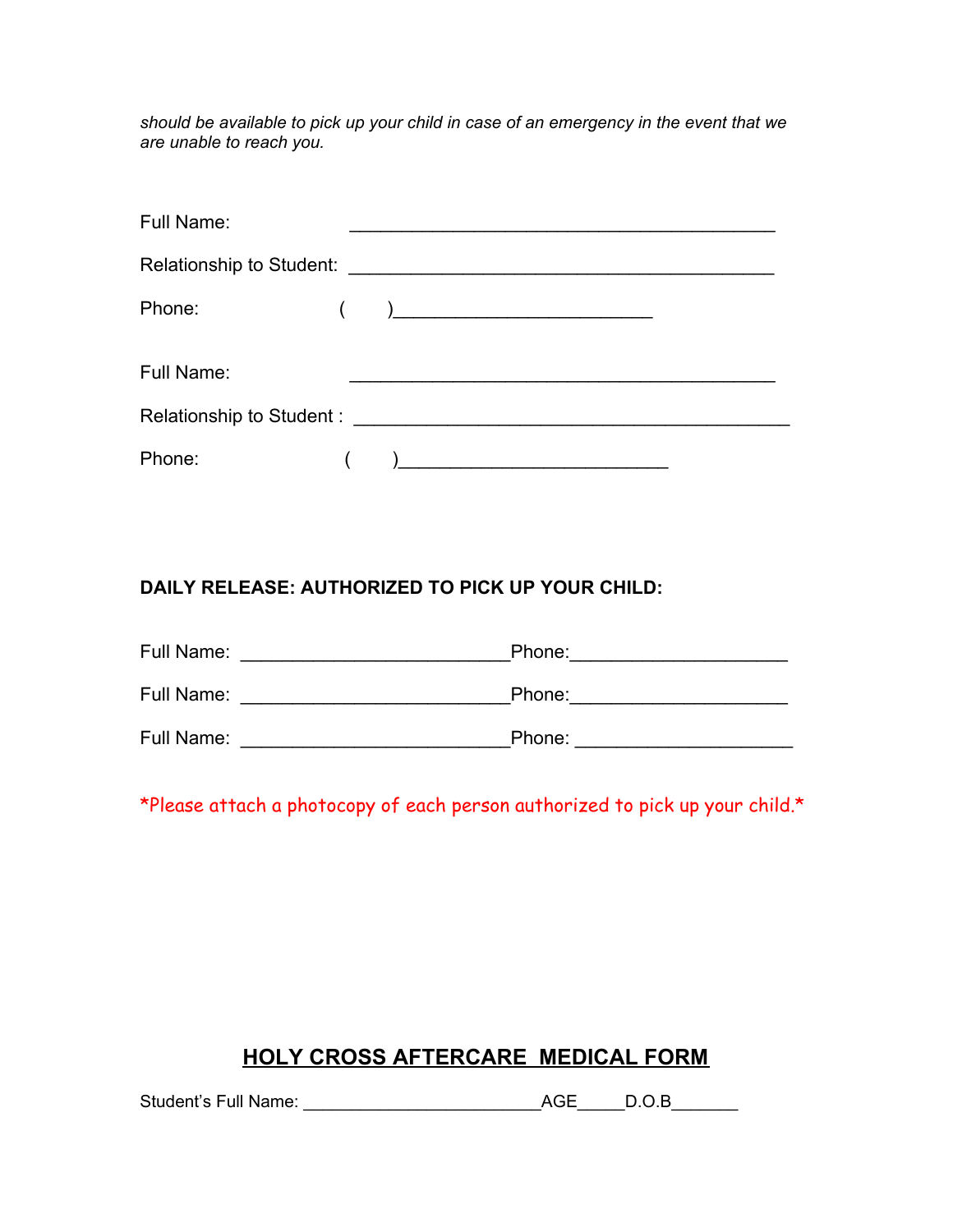| <b>Theodo complete the renoming immunication impringuent for car recorder.</b> |                                    |  |  |  |
|--------------------------------------------------------------------------------|------------------------------------|--|--|--|
| Month /Year                                                                    | Immunization                       |  |  |  |
|                                                                                | DTP(Diphtheria, Tetanus, Peruses)  |  |  |  |
|                                                                                | OPV(Polio Oral)/IPV(Polio Injected |  |  |  |
|                                                                                | HIB (Hermophilus Influenza)        |  |  |  |
|                                                                                | <b>MMR</b> (Measles, Mumps Rubella |  |  |  |

Please complete the following immunization information for our records:

List any known condition, diseases, etc., which may limit or restrict the above person from participating in Aftercare activities.

Does your child have any severe allergies: Yes \_\_\_ No\_\_\_\_ If yes, please describe what they are allergic to and what type of treatment they must receive if they should have an allergic reaction?

#### **Staff is not permitted to dispense medication**.

What medicine is your child taking? Most contained the Moviet of How often?

What is it for? \_\_\_\_\_\_\_\_\_\_\_\_\_\_\_\_\_\_\_\_\_\_\_\_\_\_\_\_\_\_\_\_\_\_\_\_\_\_\_\_\_\_\_\_\_\_\_\_\_\_\_\_

In the event of an emergency, if I cannot be contacted, you have my permission to treat my child.

Signature \_\_\_\_\_\_\_\_\_\_\_\_\_\_\_\_\_\_\_\_\_\_\_\_\_\_\_\_\_\_\_\_\_ Insurance Company: \_\_\_\_\_\_\_\_\_\_\_\_\_\_\_\_\_ Policy Number: \_\_\_\_\_\_\_\_\_\_\_\_\_\_\_\_\_\_\_\_

#### **\*COPY THIS DOCUMENT IF REGISTERING MORE THAN ONE STUDENT\***

#### **HOLY CROSS CATHOLIC AFTERCARE PROGRAM AGREEMENT AND CONTRACT-2020-2021**

I understand agree that: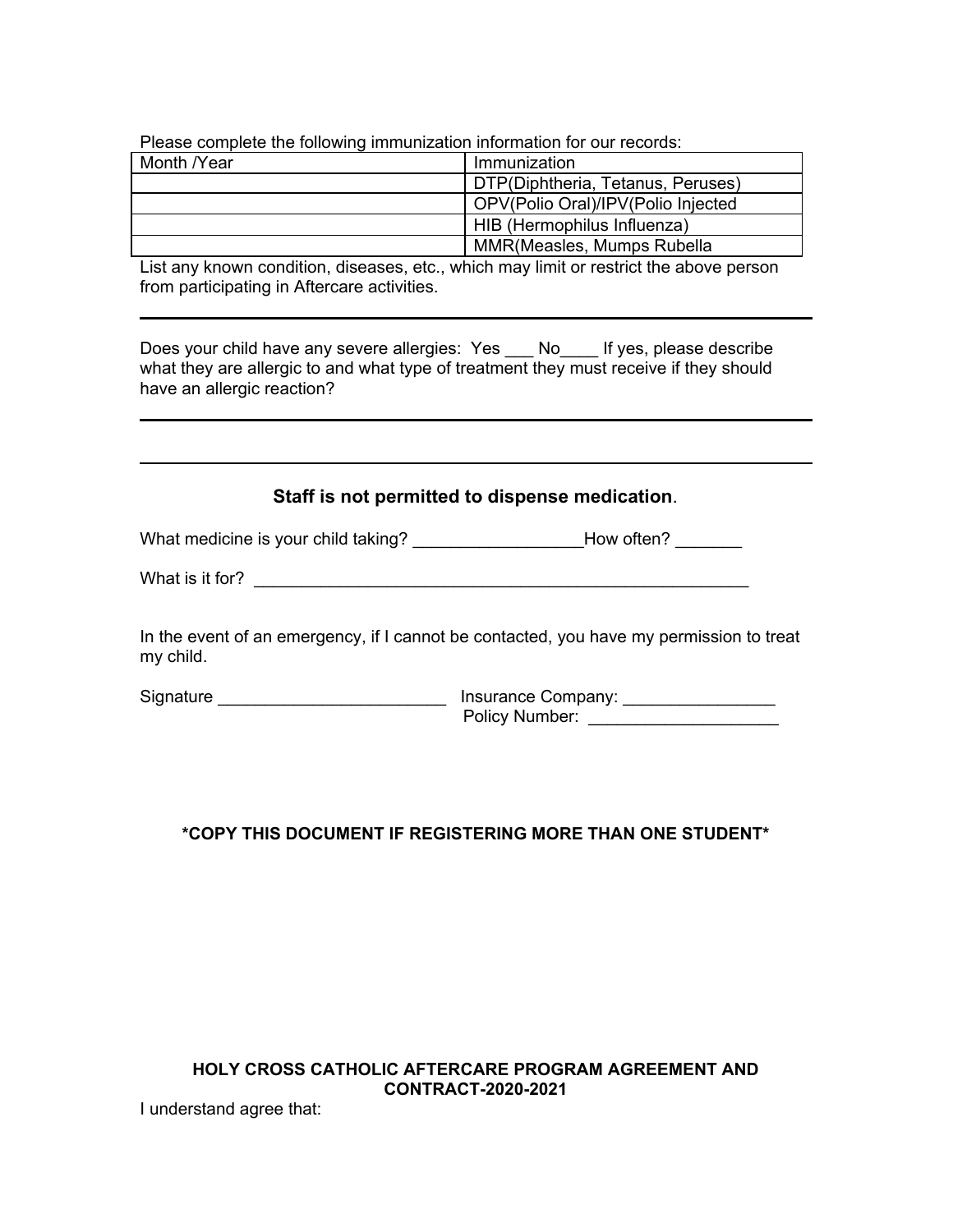| I agree to pay a non-refundable \$40.00 registration fee.                                                                                                                                                                                       | <b>Initials</b> |
|-------------------------------------------------------------------------------------------------------------------------------------------------------------------------------------------------------------------------------------------------|-----------------|
| I, or an authorized person, will sign my child out each day                                                                                                                                                                                     | Initials        |
| I am responsible for the monthly payment                                                                                                                                                                                                        | Initials        |
| I agree to pay \$50.00 processing fee for any check<br>that is returned by may bank for any reasons. If a check<br>Is returned, money orders will be required.                                                                                  | <b>Initials</b> |
| I agree that if my child remains at Holy Cross<br>Aftercare program past the designated time (6:00pm)<br>a fee of \$5.00 per minute will be charged for late<br>pick-up. I understand that I must pay the late fee upon<br>picking up my child. | <b>Initials</b> |
| My child is not allowed to come and go freely from the<br>Aftercare program.                                                                                                                                                                    | <b>Initials</b> |
| I agree that Holy Cross Aftercare Director<br>will not credit or refund Aftercare fees for days missed<br>due to illness or other reasons.                                                                                                      | Initials        |
| I must notify the Aftercare Director in writing<br>of any daily departure, my child may have.                                                                                                                                                   | <b>Initials</b> |
| I must contact the Aftercare Director when<br>my child will be absent, on vacation or scheduled days off.                                                                                                                                       | <b>Initials</b> |
| If a medical emergency arises the Aftercare Director<br>will first attempt to contact me if the emergency is such<br>that immediate hospital or Emergency Care Facility.                                                                        | <b>Initials</b> |
| I hereby give my permission for my child's picture to be<br>used for promotional purposes including advertisement, brochures,<br>or for the media about Holy Cross Aftercare Director.                                                          | Initials        |

I acknowledge that children can become injured at camp and on field trips. I hereby assume all risk of injuries to my child and hereby release and discharge Holy Cross Catholic School – An Independence Mission School, Holy Cross Aftercare Program , Summer Camp, School, Parish,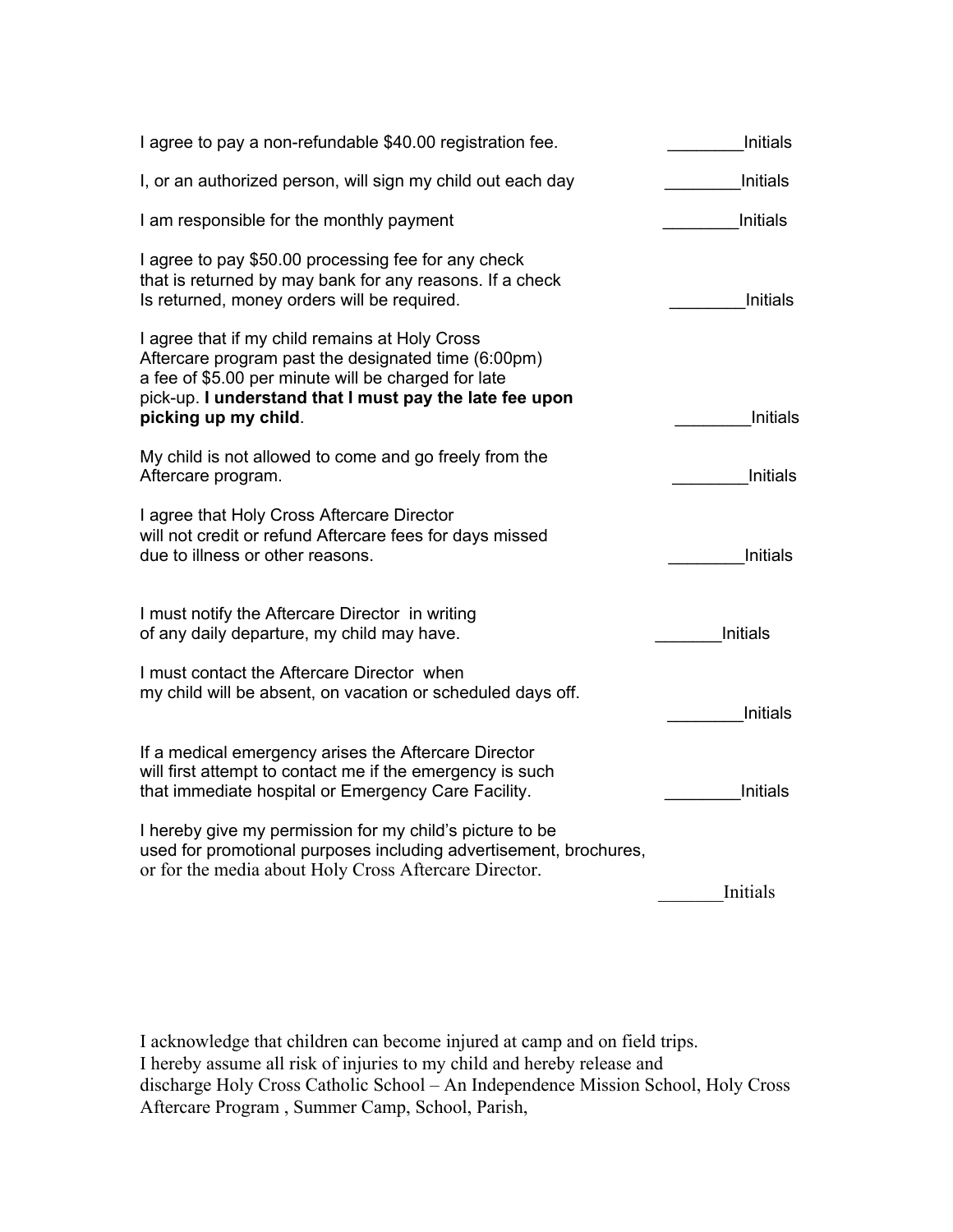director, religious teachers, aides, employees, agents, administrators, and assigns, the Archdiocese of Philadelphia, and its priests, and any official representatives, form any and all claims, demands, causes of action, damages, liabilities, losses or expenses for any all personal injury, participation of the field trip, and further agree to hold the Archdiocese of Philadelphia, Aftercare program, Summer Camp, School and Parish, and the aforesaid persons harmless, releasing them from any all claims, demands, causes of action, damages, liabilities, losses or expenses, as agreed herein, except for medical demands, causes of action, damages, liabilities, losses or expenses, as agreed herein, except for medical payments up to \$300.00.

**\_\_\_\_\_\_Initials**

# **HOLY CROSS AFTERCARE PROGRAM DISCIPLINARY POLICY**